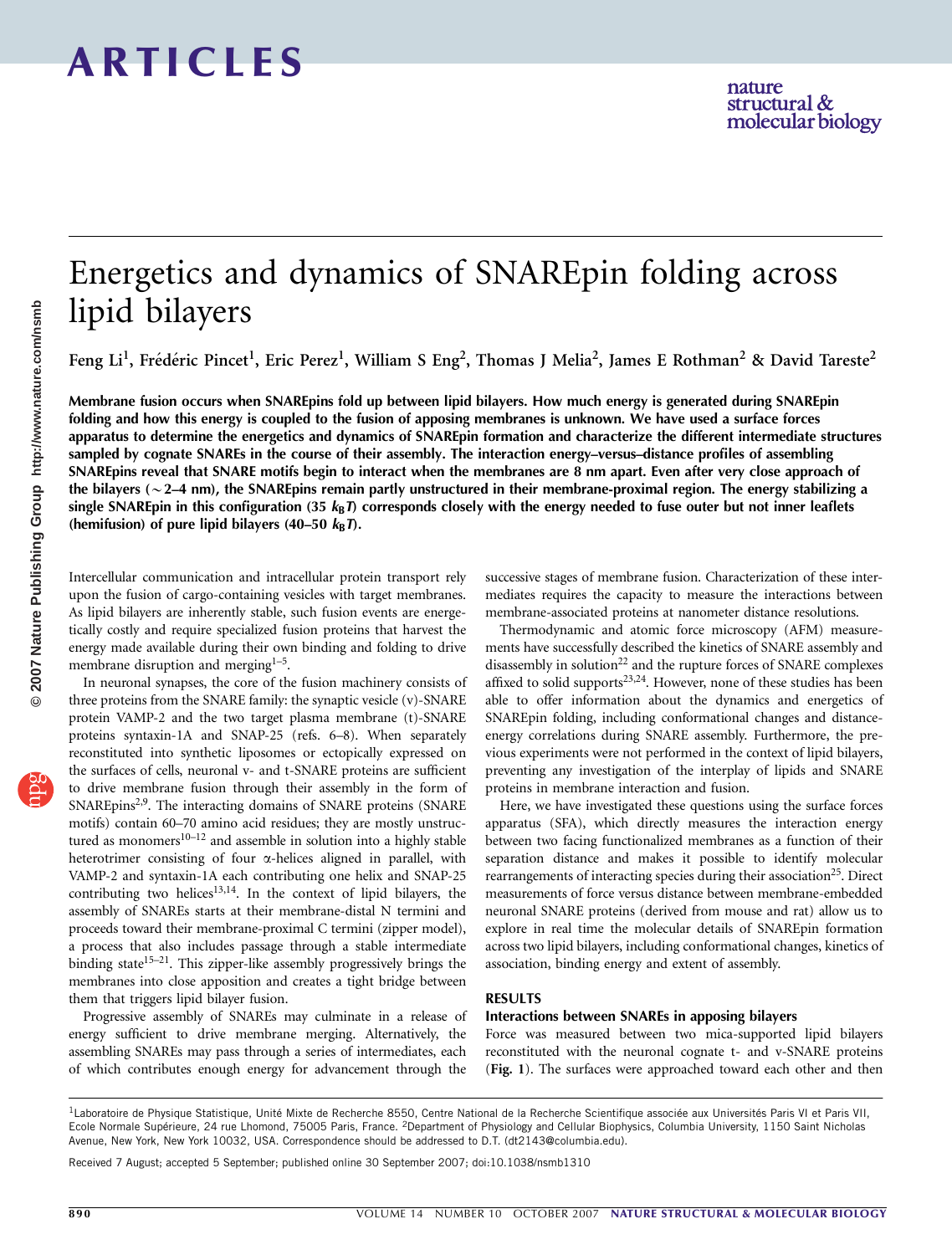

Figure 1 Interaction energy-versus-distance profile of cognate SNAREs in apposing bilayers (squares, approach; circles, separation). Cytoplasmic domains of syntaxin-1A and SNAP-25 (red, with the Habc domain of syntaxin-1A in purple) and VAMP-2 (blue) proteins were chemically anchored to maleimide-containing (green) bilayers via the single cysteine residue introduced at their C-terminal ends. The force, F, normalized to the radius of curvature of the surfaces, R, is proportional to the corresponding interaction free energy per unit area, E, between two equivalent planar surfaces. Upon approach, the interaction between SNARE bilayers proceeds through a series of successive steps depicted in the cartoon. Strong adhesion was measured upon separation (long arrow represents the corresponding adhesive jump). Identical interaction profiles were obtained by repeated cycles of approach and separation, which indicates that SNAREpins can be readily assembled and disassembled in our system. The structures of the SNAREs in the drawing are schematic; they do not necessarily represent the exact configurations of the proteins.

separated from each other with a distance resolution of 1 Å while the corresponding interaction forces were measured with a precision of 1 µN (ref. 26). To study the interactions between SNARE bilayers without the possible complications of subsequent membrane fusion, the transmembrane anchors of SNARE proteins were replaced by a short maleimide lipid that is docking competent but fusion incompetent<sup>27,28</sup>. The cytoplasmic domains of t- and v-SNARE proteins were modified to have only a single cysteine residue at the C-terminal end, and then chemically coupled through this cysteine to a supported lipid bilayer consisting of 89% (mol/mol) neutral phosphatidylcholine lipids (DOPC), 10% (mol/mol) negatively charged phosphatidylserine lipids (DOPS) and 1% (mol/mol) reacting maleimide lipids (DOPEmaleimide). Thus, if every maleimide lipid reacted with a SNARE protein, the average SNARE surface density would be about 1 protein per 70 nm<sup>2</sup>; in practice, this density varied across experiments and even across different regions of a bilayer but could be determined accurately for each contact zone tested (see below). We conducted SFA experiments in the protein purification buffer, using many different pairs of cognate SNARE bilayers and probing various regions on these bilayers. The experiments consisted of several approaching/separation cycles during which distances and forces of interaction were measured simultaneously every 30 s.

During the approach of two SNARE bilayers (Fig. 1, squares), no force was detected until the membranes reached a separation distance of 20 nm (Fig. 1, region 1 of graph), where a long-range exponential repulsive force with a decay length of 8 nm set in (Fig. 1, region 2). Given the small Debye screening length of the buffer (0.8 nm), this force cannot have an electrostatic origin but rather corresponds to steric repulsions between exposed SNARE proteins, which begin to

overlap at this distance. The long-range exponential repulsion reached a plateau located between 8 nm and 6 nm (Fig. 1, region 3) and was followed by a steeper short-range exponential repulsion with a 2- to 3-nm decay length (Fig. 1, region 4) that persisted until the two surfaces came into contact. The plateau observed around 8 nm indicates that SNARE proteins do not offer any resistance to compression at this distance. As folded proteins occupy less volume than unfolded proteins and therefore produce weaker steric repulsion, this plateau is the signature of conformational changes occurring within interacting SNARE assemblies and probably corresponds to the region where SNAREpins start to fold up between lipid bilayers. The subsequent short-range repulsions result from further compression of the newly assembled SNAREpins. The minimum bilayer-bilayer distance that could be reached, even under the application of a strong pushing force  $(25 \text{ mN m}^{-1})$  for the data shown here), was about 2 nm. This distance corresponds to the width of a single fully assembled SNARE complex<sup>13,14</sup> and thus probably reflects the thickness of SNAREpins that bridge the two lipid bilayers.

During the separation phase (Fig. 1, region 5, data shown as circles), the force-versusdistance profile at first coincided perfectly with that of the approaching phase. However,

starting at about 5 nm, the curves diverged, and the transition plateau was no longer evident. Even as the pushing force was reduced down to zero and, eventually, as pulling forces were applied, the surfaces remained in close contact. This hysteresis in the approaching/ separation cycle indicates that SNAREpins stay assembled even upon the application of strong pulling forces. During this phase, the separation distance only moderately increases, owing to stretching of the flexible and unassembled parts of the SNARE complexes. When the applied pulling force equals the force that binds the two SNARE bilayers, the surfaces jump out of contact (Fig. 1, point 6). On the profile shown in Figure 1, this adhesive jump occurred at around 8 nm with a pull-off force,  $F_{t/v}/R$  (where F is force, t/v denotes the use of a t-SNARE/v-SNARE pair and R is radius of curvature), of 8 mN  $m^{-1}$ , which is much stronger than that observed between SNARE-free lipid bilayers (Supplementary Fig. 1 and Supplementary Data online). Subsequent approaching/separation cycles had identical force-versus-distance profiles, including reproducible pull-off forces and bilayer separation distances at contact (that is, SNAREpins could be readily assembled and disassembled). However, we observed variations in the measured adhesive forces, which ranged from 3 to 20 mN m–1, across pairs of SNARE bilayers tested and across regions probed on these SNARE bilayers (statistics are provided in Supplementary Table 1 online). Such variations originate from differences in local SNARE surface densities, as observed occasionally in confocal images of fluorescent SNARE bilayers (Supplementary Fig. 2 online). We were able to quantify these variations by precisely analyzing the long-range, polymer-like steric repulsion experienced by two SNARE bilayers when they approach each other (see below).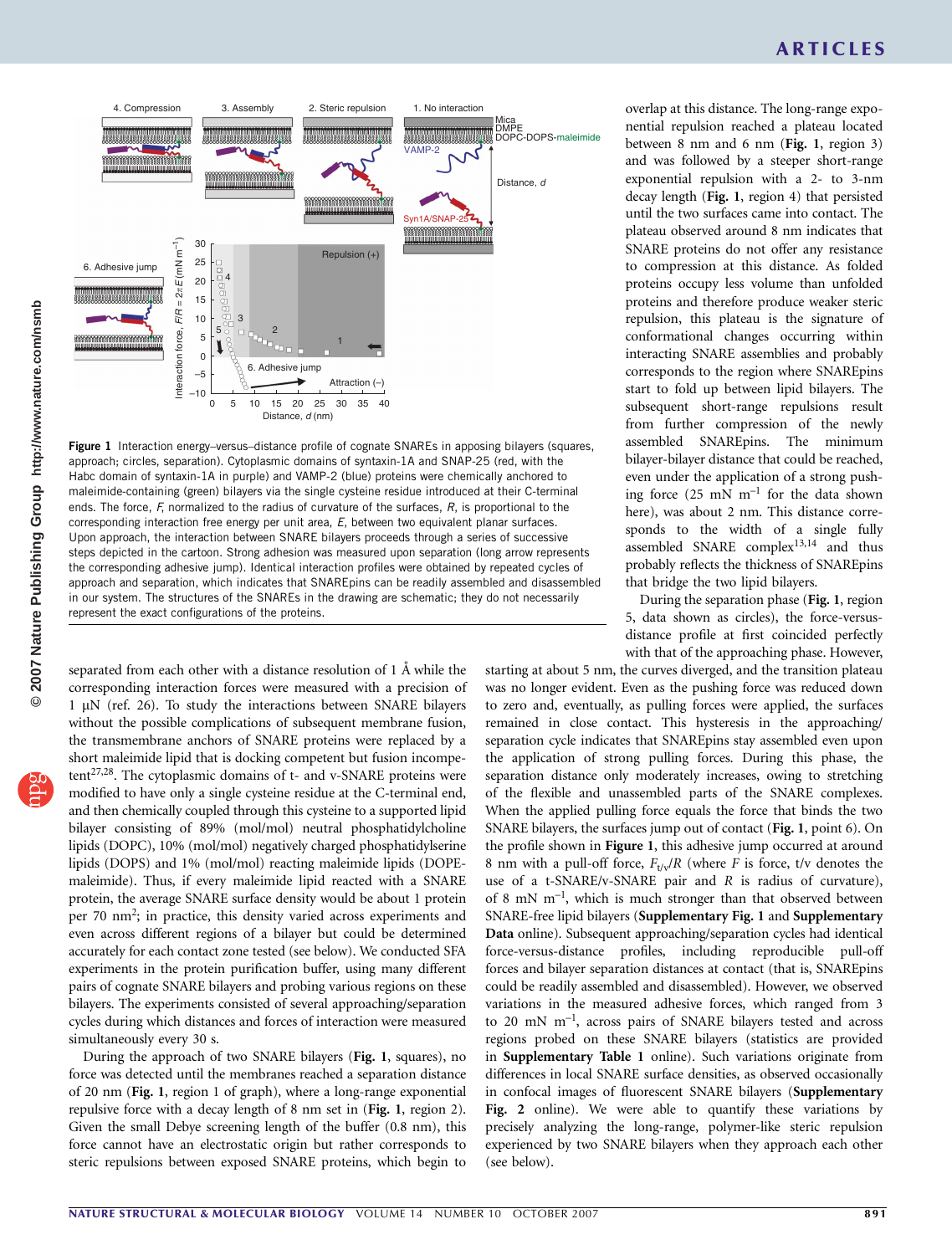Figure 2 Specificity and kinetics of SNARE assembly. (a) Interaction profiles of SNARE bilayers before (circles) and after (triangles) addition of soluble v-SNAREs into the SFA chamber. Open symbols, approach; filled symbols, separation. After 1 h incubation at room temperature, the approaching phase did not show the transition plateau anymore (no conformational changes occurred) and the contact distance was slightly shifted, from about 1 nm, toward larger distances (the protein layer was thicker and/or less compressible). During the separation phase, the force then continuously decreased, eventually reaching the baseline of forces (no adhesion was observed). (b) Kinetics of SNARE-bilayer adhesion. The surfaces were approached and kept in contact for a given period of time before being separated.  $t_{\text{contact}}$  includes the waiting time in contact and the duration of the separation phase. Each symbol corresponds to a different pair of SNARE



bilayers, and each data point represents a different approaching/separation cycle. For each pair tested, the adhesion energy was normalized to the maximal adhesion energy measured during the several approaching/separation cycles performed. SNARE bilayers reach their optimal adhesive state within tens of minutes, which we attribute to collective molecular rearrangements.

The specificity of cognate SNARE bilayer interactions was confirmed by the ability of soluble v-SNAREs to inhibit the adhesion of SNARE bilayers (Fig. 2a). When soluble v-SNAREs were added between cycles (after SNARE binding was observed), subsequent force-versus-distance profiles showed no structural rearrangements during the approaching phase and no adhesive jump during the separation.

Through their assembly in the form of SNAREpins, cognate t- and v-SNARE proteins are therefore able to produce strong and specific bonds between two lipid membranes in which they are embedded. In addition, the distance of the adhesive jump is consistent with a majority of SNAREpins assembling into a parallel configuration<sup>29</sup> (Supplementary Fig. 3 online).

#### Kinetics of SNARE assembly

The repulsion profile of two approaching SNARE bilayers (Fig. 1, regions 2–4) offers insight into the kinetics of SNAREpin folding. A plateau is evident, beginning around 8 nm, that corresponds to the transition from long-range repulsive forces (between unbound cognate SNAREs) to short-range repulsive forces (arising from the compression of assembling SNAREpins). This inflection in the repulsion profile occurs during the time between two consecutive measurements—that is, within 30 s. Because the time resolution of the SFA measurements is 30 s, we could not get more than one data point in this region; however, this feature was always observed. The first signs of structural changes, and therefore of SNAREpin formation, thus appear rapidly, within less than 1 min. As we measured forces between macroscopic regions on the bilayer, with up to  $10<sup>5</sup>$  SNAREpins in the contact zone, this represents the association kinetics of a population of SNARE complexes.

This assembly phase probably corresponds to the transition from docking to priming in vivo<sup>[30](#page-6-0)</sup>, whereas the docking step—the approach of membranes as close as tens of nanometers apart, normally mediated by Rab GTPases and their effectors—is mimicked here by the mechanical approach of two SNARE bilayers. In chromaffin cells, which use the same fusion machinery that functions in neurons, it takes tens of seconds for the large dense-core vesicles to transit from a pool of docked but unprimed vesicles to a pool of fusion-ready vesicles<sup>31</sup>. Slightly faster rate constants (within seconds) have been measured for the formation of the readily releasable pool of synaptic vesicles<sup>32</sup>. However, SNARE assembly is very probably assisted by other factors in vivo (for example, Munc13 (ref. 31) or Munc18 (ref. 33)). The speed at which SNAREpin folding is initiated between our reconstituted SNARE bilayers is therefore consistent with physiological studies.

Next, we investigated the kinetics of development of an optimal adhesive state. To this end, we measured forces while SNARE bilayers were approached and kept in contact for various periods of time before being separated. The relevant parameter is therefore the contact time between the two surfaces,  $t_{\text{contact}}$ , which is defined as the time that elapses between the end of the approaching phase and the adhesive jump. The adhesion at each contact zone tested could then be normalized to the maximal adhesion measured in the course of the several approaching/separation cycles we performed. The resulting plot of  $(F_{t/v}/R)_{\text{norm}}$  against  $t_{\text{contact}}$  increases exponentially, reaching half its maximal value in 15 min and plateauing after about 60 min (Fig. 2b).

The bridging of two lipid bilayers by isolated SNAREpins is therefore composed of two kinetic components: a fast component (tens of seconds) that corresponds to the initiation of SNAREpin folding and a slow component (tens of minutes) leading to an optimized adhesive force that may be inherent to our system and probably originates from collective molecular rearrangements.

#### SNAREpin binding energy

Membrane fusion proceeds through a series of intermediate stages that include membrane approach and deformation (with the potential creation of a hemifusion structure), pore formation and pore enlargement. Each of these stages is highly energy consuming, requiring about 40–50  $k_BT$  (ref. 5). What, then, is the energy released upon SNAREpin formation?

The binding energy per SNAREpin,  $e_{t/v}$  can be deduced from the macroscopic adhesion energy of two SNARE bilayers,  $E_{t/v}$  and the surface density of SNARE proteins,  $\Gamma_{\rm S}$ , via the equation

$$
E_{t/v} = \Gamma_S e_{t/v} \tag{1}
$$

where  $E_{t/v}$  is related to the measured pull-off force,  $F_{t/v}$ , by the equation<sup>34,35</sup>

$$
E_{t/v} = F_{t/v}/2\pi R \tag{2}
$$

To describe accurately the binding energy per SNAREpin, we therefore had to determine the surface density of SNARE proteins and use the maximal adhesion energy—that is, the adhesion energy when all of the SNAREpins are engaged.

Notably, we observed a correlation between stronger adhesive forces and larger long-range steric repulsive forces (Supplementary Fig. 4 online). This suggests that variations in the measured adhesive forces are due to variations in SNARE surface density and that the latter can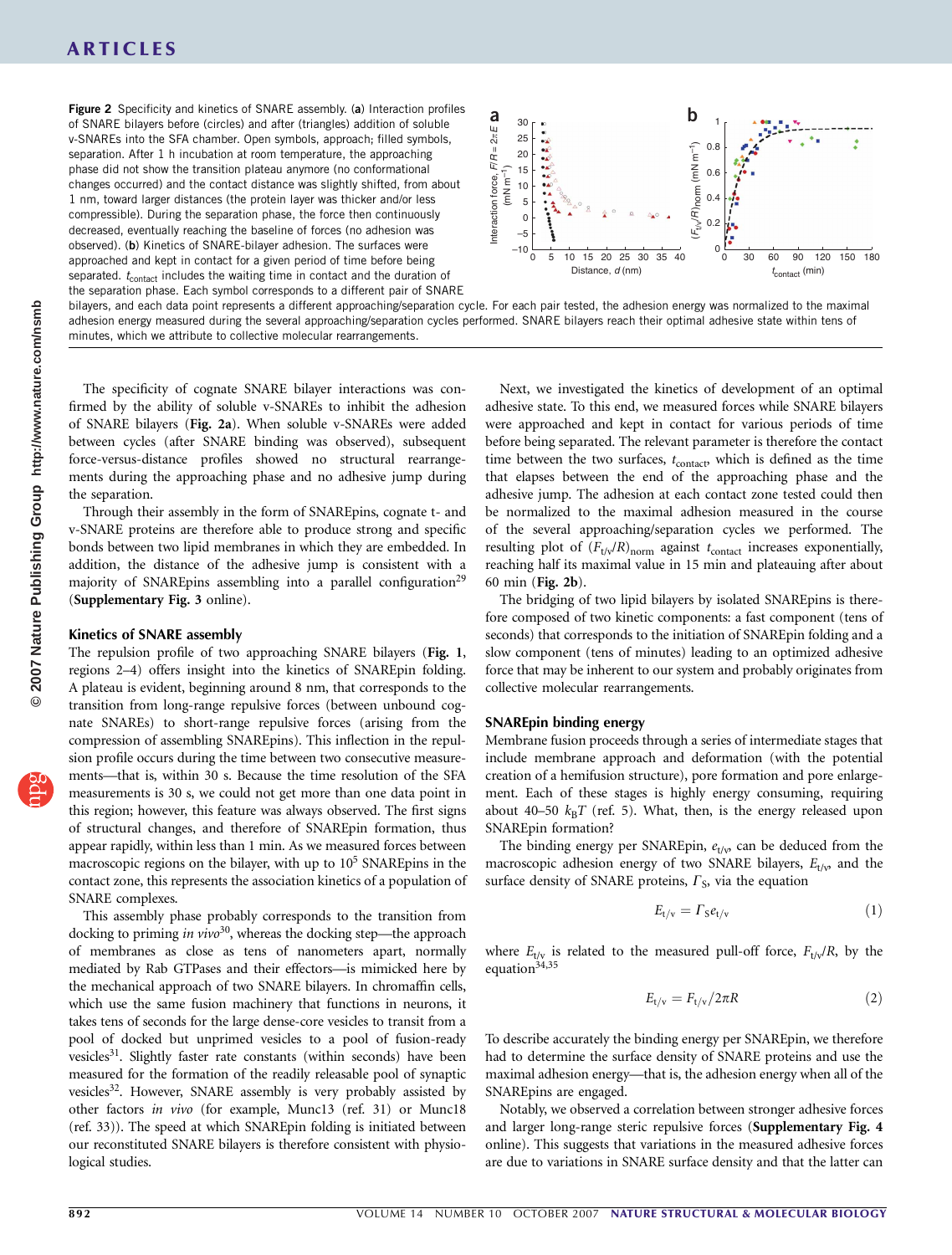

Figure 3 Energy of SNAREpin folding. (a) Measurement of SNARE surface density. During the approaching phase and before they form structured complexes (between 20 nm and 9 nm), cognate SNAREs can be treated as random polymers in a mushroom configuration. The transition from unbound to bound states appears as an inflection in the interaction profile (located at about 8 nm). The long-range steric repulsion between SNARE bilayers (plotted on a logarithmic scale) is fit well by the energy equation of the mushroom model (solid line), which allows us to deduce the surface density of SNAREs,  $\Gamma_{\rm S}$ . (b) SNAREpin binding energy. The adhesion energy of SNARE bilayers,  $E_{t/v}$ , is plotted as a function of  $\Gamma_{\rm S}$  deduced from the polymer model. Each symbol corresponds to a different pair of SNARE bilayers; adhesion values plotted are means and error bars show s.e.m. from  $n = 3-18$  approaching/separation cycles (see Supplementary Table 1 for details). The plot can be fit by a straight line whose slope gives the binding energy per SNAREpin,  $e_{t/v} = 35 \pm 7$   $k_B T$ .

be deduced from a careful analysis of the repulsive parts of the interaction profiles. To model long-range steric repulsions experienced by SNARE bilayers during the approaching phase, we tested two welldescribed theories regarding steric forces between polymer surfaces (Supplementary Data): the 'mushroom' and 'brush' theories developed for surfaces of low and high polymer densities, respectively<sup>36-39</sup>. Our force measurements are fit well by an energy equation based on the mushroom theory (Fig. 3a), whereas the brush theory led to illogical results: the thickness of the brush would decrease as the density increased (Supplementary Fig. 5 online). SNARE surface densities deduced from mushroom-theory fits ranged from 1 protein per 47 nm<sup>2</sup> to 1 protein per 284 nm<sup>2</sup>, with an average of 1 protein per 121 nm<sup>2</sup>, which is very close to the density of VAMP-2 found on synaptic vesicles<sup>[40](#page-6-0)</sup>. It may be surprising that simple polymer scaling theories can model so well the steric repulsions between SNARE protein surfaces. This is, however, consistent with structural properties of individual SNAREs and scaling models recently developed for globular proteins. The cytoplasmic domain of the v-SNARE is largely unstructured in solution<sup>[10,12](#page-5-0)</sup> and can therefore be represented as a random coil $41,42$ . The cytoplasmic domain of the t-SNARE complex consists of several  $\alpha$ -helical segments interconnected by unstructured linkers<sup>43-46</sup>, and its dimensions can also be predicted reasonably well by random-coil statistics $47$ .

Knowing both the optimal adhesion energy for each given pair of SNARE bilayers and the surface density of SNAREs, we were able to plot  $E_{t/v}$  versus  $\Gamma$ <sub>S</sub>. The resulting curve can be fit by a straight line whose slope gives the binding energy per SNAREpin,  $e_{t/v} = 35 \pm 7 k_B T$ (Fig. 3b). This linear relationship between  $E_{t/v}$  and  $\Gamma_S$  validates a posteriori the use of the mushroom theory to describe long-range steric repulsions between SNARE bilayers and confirms that variations in the measured adhesive forces originate from variations in SNARE surface density.

The  $e_{t/v}$  measured here represents the energy difference between the bound and unbound states. As such, it corresponds (i) to the overall energy required to dissociate the SNAREpin and also (ii) to the energy liberated by each SNAREpin formation (energy available for fusion).

We also estimated the rate of spontaneous SNAREpin dissociation, given by<sup>[48](#page-6-0)</sup>

$$
t = t_0 \exp\left(\frac{e_{t/v,a}}{k_B T}\right) \tag{3}
$$

where  $t_0$ , the diffusive relaxation time of the bond, is on the order of 10<sup>-9</sup> s in condensed liquids or inside compact structures such as proteins<sup>[49](#page-6-0)</sup>, and where  $e_{t/v,a}$  is the activation energy of the bond (the energy barrier that the bond must overcome to dissociate, which is usually larger than the binding energy). By inserting the  $e_{t/v}$  calculated above into equation (3), we obtained a lower bound of the lifetime of the bond, which establishes that the SNAREpin has a lifetime of at least several days—in other words, that it is irreversible on biological timescales.

#### Extent of SNAREpin assembly

The binding energy of 35  $k_BT$  described above refers to the culmination of a stable assembly state in SNAREpin development. Because of the tight control over distance afforded by the SFA, we were also able to ascertain at which distance this energy develops, whether it is progressively increasing during the approach or marks a jump to a stable intermediate, and whether or not this represents an intermediate or final assembly state.

To do this, we studied successive approaching/separation cycles during which the minimal approaching distance (contact distance) between SNARE bilayers,  $d_{\text{min}}$ , was progressively decreased. To account for the slow kinetics of population assembly, we considered only interaction profiles with contact times longer than 30 min (this gives the SNARE bilayers enough time to reach an optimal adhesive state). The adhesion energies were normalized to the surface density of SNAREs,  $\Gamma$ <sub>S</sub>, and plotted as the mean adhesion energy per SNARE complex,  $e_m$ . When the two surfaces were never closer than 9 nm before being separated, almost no adhesion was detected. A sharp transition to a high-adhesion regime occurred when the surfaces were



Figure 4 Extent of SNAREpin folding. A series of approaching/separation cycles was performed in which the contact distance,  $d_{\text{min}}$ , was varied. SNARE bilayers were allowed to interact long enough to reach their optimal adhesive state ( $t_{\text{contact}} \geq 30$  min) before being separated. Adhesion energies were normalized to SNARE surface densities. Data were gathered for each 1 nm and, for each ensemble, the mean adhesion and s.e.m. were calculated ( $n = 2-12$  adhesion values). The transition from no adhesion to high adhesion is very steep and occurs at about 8 nm. The adhesion increases slightly between 7 and 4 nm, and does not vary between 4 and 2 nm, suggesting that, in our system, SNARE zippering comes to a stop once the bilayers are 4 nm apart.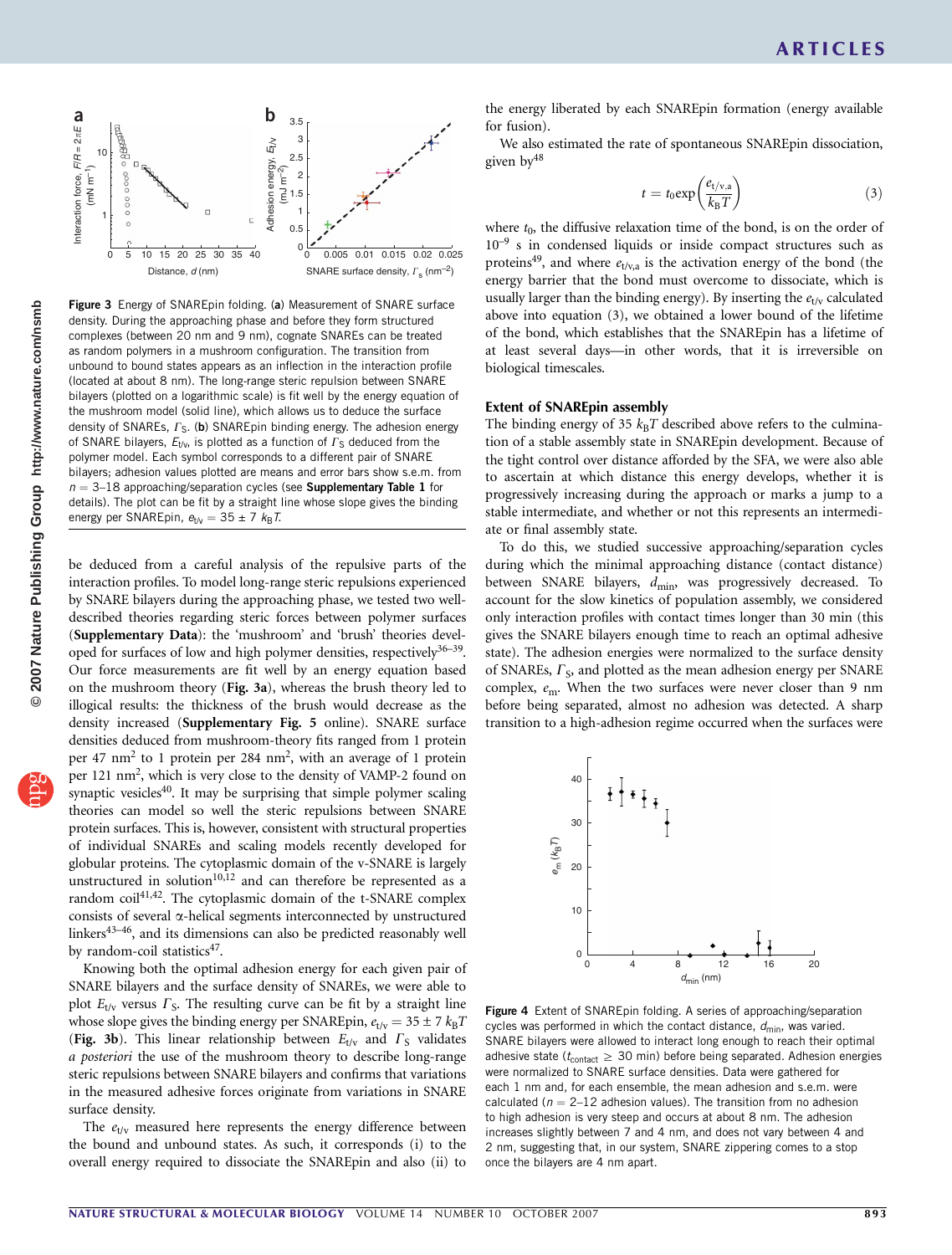Figure 5 SNARE assembly and adhesion energy are modulated by SNARE-membrane interactions. Forces were measured in the absence of negatively charged DOPS lipids in the bilayers (we tested two independent pairs of SNARE bilayers, probing various regions on these bilayers). Open symbols, approach; filled symbols, separation. Inset shows the approaching phases on a semi-log scale to highlight the different exponential repulsion regimes (fit by solid lines). The force-versus-distance profile is not reversible in this case (cycle 1, circles; cycle 2, triangles): the second approaching/separation cycle shows a single repulsion regime during the approach



(corresponding to the compression of the previously assembled SNAREpins) and no adhesion during the separation. This indicates that lipid-anchored SNAREs are pulled out of the bilayers during the first cycle, a result of either weaker anchorage or a more stable SNAREpin, or both (see text). Configurations of the proteins in the cartoons are hypothetical.

brought down to 8 nm (Fig. 4). For  $d_{\text{min}} \le 7$  nm, the adhesion increased slowly and reached a plateau around 4 nm. The surfaces could then be approached as close as 2 nm from each other without any noticeable increase of their adhesion.

Therefore, SNARE motifs start to assemble and to form substantially stable SNAREpins when the distance between lipid bilayers is 8 nm. The minimal distance between SNARE bilayers that we were able to reach (2 nm) is in good agreement with the known crystal structure of the SNARE complex $13,14$  and suggests a configuration where SNARE motifs are aligned parallel to the plane of the membranes. The absence of any further increase of adhesion in the region 2 nm  $\leq d_{\text{min}} \leq 4$  nm suggests that by 4 nm we reached a stop in the formation of energetically favorable coiled coils. In other words, SNAREpins can assemble only partially when cognate SNAREs are isolated in supported lipid bilayers.

SNAREpins are, by definition, a transient intermediate on the pathway to fusion, and such partially assembled coiled coils have already been observed in both in vivo and in vitro systems<sup>16-19,21</sup>. Typically, the degree of assembly is inferred by probing the sensitivity of SNAREpins to antibodies or neurotoxins that bind specific regions of the SNARE sequence. Unfortunately, the large contact area between our supported SNARE bilayers renders the SNARE motifs inaccessible to such soluble factors. Instead, we estimated the number of unstructured residues from the distance the two bilayers could be separated before the adhesive jump, during the phase when the unassembled C-terminal parts of the SNAREs are stretched (Supplementary Data). The average jump-out distance of 9 nm (Supplementary Table 1) implies that 12–25 membrane-proximal amino acid residues of each SNARE are unstructured and have not entered into a stable SNARE bundle. Thus, 35  $k_BT$  represents the energy captured in an incompletely assembled SNAREpin.

#### SNARE assembly modulated by SNARE-membrane interactions

Within the membrane-proximal region of the unstructured SNARE sequence are positively charged residues that can interact electrostatically with negative lipids in the membrane<sup>50–52</sup>. To address whether this electrostatic interaction has a role in SNAREpin assembly and adhesion energy, we measured forces in the absence of negatively charged DOPS lipids in the bilayers. In this case, the interaction profile of the SNARE bilayers was not reversible: after a first cycle of approach and separation with strong adhesion, subsequent cycles resulted in no conformational change during the approach and no adhesion during the separation (Fig. 5). This indicates that the maleimide lipids to which the SNAREs are anchored are pulled out of the outer

monolayers during the separation process. In this configuration, the energy needed to separate the SNAREs is therefore larger than that required to extract a lipid from a bilayer structure (30–40  $k_BT$  (ref. 53); see also Supplementary Data), an observation which could arise from either weaker SNARE anchorage or a more energetic (further assembled) SNAREpin, or both. Either case implies some electrostatic interaction between the membrane-proximal residues of SNAREs and the DOPS lipids (interaction that stabilizes SNARE anchorage in the first case and sequesters SNARE motifs in the second). Such an interaction between SNAREs and the membrane could contribute to the prevention of full SNAREpin assembly we have observed here. In vivo, this interaction could act as a regulator of SNARE assembly in conjunction with electrostatic switches; the switches could include, for example, the synaptotagmins, through their calcium-dependent mode of binding to SNAREpins and/or phospholipids<sup>8,54</sup>. Electrostatic interactions could also be used to transmit the energy released during SNAREpin folding to the transmembrane domains of cognate SNAREs and the surrounding lipids $52$ .

#### DISCUSSION

To date, SFA measurements have been limited to static molecular assemblies whose interactions were either structural (for example, DNA base-pairing<sup>55,56</sup>) or responsible for initiating a signaling cascade (for example, streptavidin-biotin<sup>57</sup> or cadherin-cadherin interactions<sup>58</sup>). Molecules like the SNAREs that use a highly dynamic association process to do actual work on the lipid bilayers have not previously been explored. Here, we have identified the successive stages of SNARE assembly, including the initiation of binding and subsequent conformational changes, and precisely quantified the molecular adhesion energy (Supplementary Fig. 6 online). Our study shows that SNAREpin folding is initiated when cognate SNARE membranes are 8 nm apart. In the cell, docking factors, such as Rabs and tethers, would facilitate this transition by reducing the cytosolic gap to this distance. As the membranes are progressively pulled together, an increasing amount of energy is stored in the folding SNAREpin, and this energy reaches a plateau when the intermembrane distance is  $\sim$  4 nm. The resulting SNAREpin is partially unstructured in its C-terminal region and provides a highly stable membrane-bridging complex, irreversible on biological timescales, that is probably the physiologically relevant substrate for many regulatory factors (for example, complexin<sup>59</sup> or synaptotagmin<sup>8,54</sup>). In our system, membrane-proximal regions of SNAREs interact with the membrane structure itself; this could have a role in functionally coupling SNARE assembly to the bending and fusion of two apposing bilayers. Notably, our SFA data show that the energy accumulated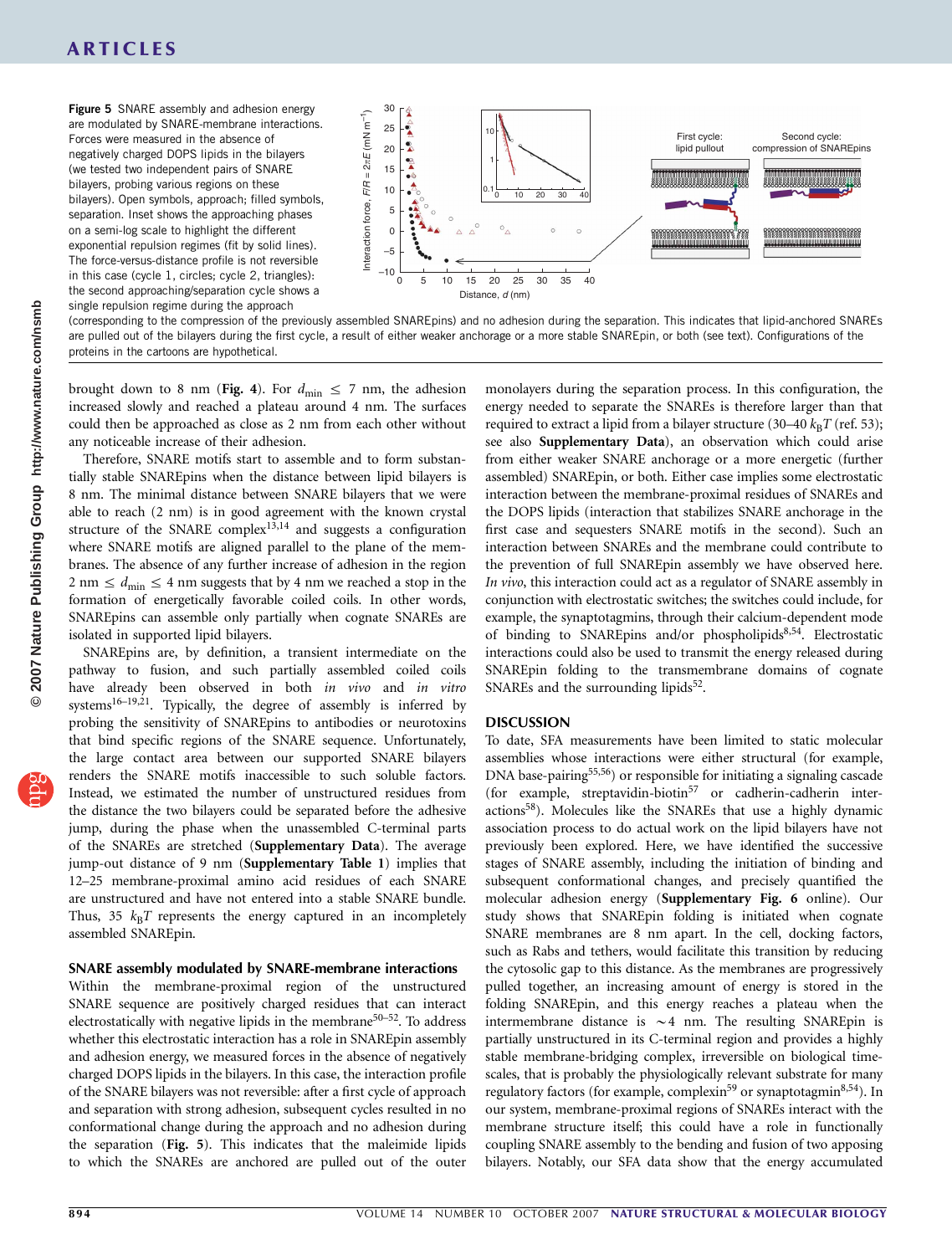<span id="page-5-0"></span>during such partial SNAREpin folding across two membranes is 35  $k_B T$ , which is already very close to the energy required to create the highly curved non-bilayer transition structures (stalks) that lead to fusion (40–50  $k_BT$ )<sup>60</sup>.

#### **METHODS**

Protein expression and purification. The soluble t-SNARE complex-made up of the cytoplasmic domain of rat syntaxin-1A containing a single C-terminal cysteine residue (encoded on pJM57) and mouse  $His<sub>6</sub>-SNAP-25$  with no cysteine residues (pJM72)—and the cytoplasmic domain of mouse  $His<sub>6</sub>$ VAMP-2 containing a C-terminal cysteine residue (pJM51) were expressed and purified essentially as described $28$  (see Supplementary Methods online for minor modifications).

SNARE bilayer reconstitution. SNARE bilayers were formed on silvered mica surfaces using Langmuir-Blodgett deposition<sup>61</sup>. A first monolayer of 1,2-dimyristoyl-sn-glycero-3-phosphoethanolamine (DMPE) lipids was deposited in a solid state, at 38 mN  $m^{-1}$ , with its headgroups facing the mica surface. A second monolayer made up of a mixture of 89% (mol/mol) 1,2-dioleoyl-sn-glycero-3-phosphocholine (DOPC), 10% (mol/mol) 1,2-dioleoyl-sn-glycero-3-(phospho-L-serine) (DOPS), and 1% (mol/mol) 1,2 dioleoyl-sn-glycero-3-phosphoethanolamine-N-(4-(p-maleimidophenyl)butyramide) (DOPE-maleimide) was deposited in a fluid state, at 35 mN  $m^{-1}$ , with its headgroups facing the aqueous buffer. These Langmuir-Blodgett depositions were performed in pure water. Next, the lipidic bilayers were transferred into the coupling buffer (25 mM HEPES-KOH (pH 7.6), 100 mM KCl, 0.25 mM Tris(2-carboxyethyl)phosphine (TCEP)), where SNARE proteins were anchored to the DOPE-maleimide headgroups via the single cysteine residue introduced at the C terminus of each protein (see Supplementary Methods for detailed protocol).

Surface force measurements. Force measurements were carried out with a homemade SFA similar to Israelachvili's design<sup>26</sup>. The SFA measures the force, F, between two crossed-cylindrical mica surfaces as a function of their separation distance,  $d$ . F is obtained from the deflection of a leaf spring that supports one of the two micas with a precision of  $1 \mu N$ . d is measured by multiple-beam interferometry with a resolution of 1 Å.

The crossed-cylinder geometry of the SFA is equivalent to a sphere-plane geometry, which means that many bonds are simultaneously formed at various distances. The force measured at a given distance is therefore the sum of all the forces at distances varying from the closest distance to infinity. At equilibrium, this sum is proportional to the interaction free energy per unit area, E, between two equivalent planar surfaces at a distance  $d$  (the energy being zero when the surfaces are at an infinite distance from each other).

The ratio  $F/R$ , where  $R = 2$  cm is the mean radius of curvature of the two mica surfaces, is related by the Derjaguin approximation<sup>34</sup> to the corresponding interaction free energy per unit area, E, between two equivalent planar surfaces:

$$
F/R = 2\pi E \tag{4}
$$

The net force obtained from SFA measurements is the total force integrated over the whole contact area between the two surfaces (about 10  $\mu$ m<sup>2</sup>). In the context of SNARE-bilayer force measurements, it therefore gives the interaction free energy of all proteins within the contact area (about 10<sup>5</sup> proteins).

All SNARE-bilayer force measurements were carried out at 21  $^{\circ}$ C in degassed coupling buffer (25 mM HEPES-KOH (pH 7.6), 100 mM KCl, 0.25 mM TCEP), using a spring stiffness of 130 N  $m^{-1}$ .

Definition of the intersurface separation distance. In all force-versus-distance profiles presented in this paper, the reference distance  $d = 0$  corresponds to the hydrophilic contact between two DMPE//DOPC–DOPS–DOPE-maleimide bilayers (where // separates the compositions of the inner and outer monolayers; see Fig. 1).

In the course of SFA experiments, it is more convenient to use the reference distance  $D = 0$ , where D refers to the separation distance between the hydrophobic DMPE surfaces. This distance was determined at the end of each experiment by draining the aqueous buffer slowly from the apparatus, which removes the outer lipid monolayers and therefore exposes only the inner

hydrophobic DMPE monolayers, and then bringing these two monolayers into contact in air.

Therefore, we first measured forces between protein-free bilayers to obtain the thickness, T, of two contacting DOPC–DOPS–DOPE-maleimide monolayers; we found  $T = 6$  nm. This thickness was then subtracted from D, determined in the course of SNARE-bilayer force measurements, to give the interbilayer separation distance  $d = D - 6$  nm.

Note: Supplementary information is available on the [Nature Structural](http://www.nature.com/nsmb) *&* [Molecular](http://www.nature.com/nsmb) [Biology](http://www.nature.com/nsmb) website.

#### ACKNOWLEDGMENTS

This work was supported by the Human Frontier Science Program, a travel grant from US National Science Foundation, and US National Institutes of Health grants to J.E.R. We thank J. McNew (Rice University) for the generous gift of the plasmids used in this study, and A. Martin-Molina, A. Yamamoto and D. You for experimental help and many fruitful discussions.

Published online at<http://www.nature.com/nsmb>

Reprints and permissions information is available online at [http://npg.nature.com/](http://npg.nature.com/reprintsandpermissions) [reprintsandpermissions](http://npg.nature.com/reprintsandpermissions)

- 1. Sollner, T., Bennett, M.K., Whiteheart, S.W., Scheller, R.H. & Rothman, J.E. A protein assembly-disassembly pathway in-vitro that may correspond to sequential steps of synaptic vesicle docking, activation, and fusion. Cell 75, 409-418 (1993).
- 2. Weber, T. et al. SNAREpins: minimal machinery for membrane fusion. Cell 92, 759–772 (1998).
- 3. Chernomordik, L.V. & Kozlov, M.M. Protein-lipid interplay in fusion and fission of biological membranes. Annu. Rev. Biochem. 72, 175–207 (2003).
- 4. Tamm, L.K., Crane, J. & Kiessling, V. Membrane fusion: a structural perspective on the interplay of lipids and proteins. Curr. Opin. Struct. Biol. 13, 453-466 (2003).
- 5. Cohen, F.S. & Melikyan, G.B. The energetics of membrane fusion from binding, through hemifusion, pore formation, and pore enlargement. J. Membr. Biol. 199, 1-14 (2004).
- 6. Sollner, T. et al. SNAP receptors implicated in vesicle targeting and fusion. Nature 362, 318–324 (1993).
- Brunger, A.T. Structure and function of SNARE and SNARE-interacting proteins. Q. Rev. Biophys. 38, 1–47 (2005).
- 8. Jackson, M.B. & Chapman, E.R. Fusion pores and fusion machines in Ca2+-triggered exocytosis. Annu. Rev. Biophys. Biomol. Struct. 35, 135–160 (2006).
- 9. Hu, C. et al. Fusion of cells by flipped SNAREs. Science 300, 1745-1749 (2003).
- 10. Fasshauer, D., Otto, H., Eliason, W.K., Jahn, R. & Brunger, A.T. Structural changes are associated with soluble N-ethylmaleimide-sensitive fusion protein attachment protein receptor complex formation. J. Biol. Chem. 272, 28036–28041 (1997).
- 11. Dulubova, I. et al. A conformational switch in syntaxin during exocytosis: role of munc18. EMBO J. 18, 4372-4382 (1999).
- 12. Hazzard, J., Sudhof, T.C. & Rizo, J. NMR analysis of the structure of synaptobrevin and of its interaction with syntaxin. J. Biomol. NMR 14, 203-207 (1999).
- 13. Poirier, M.A. et al. The synaptic SNARE complex is a parallel four-stranded helical bundle. Nat. Struct. Biol. 5, 765–769 (1998).
- 14. Sutton, R.B., Fasshauer, D., Jahn, R. & Brunger, A.T. Crystal structure of a SNARE complex involved in synaptic exocytosis at 2.4 Å resolution. Nature 395, 347-353 (1998).
- 15. Hanson, P.I., Roth, R., Morisaki, H., Jahn, R. & Heuser, J.E. Structure and conformational changes in NSF and its membrane receptor complexes visualized by quickfreeze/deep-etch electron microscopy. Cell 90, 523-535 (1997).
- 16. Hua, S.Y. & Charlton, M.P. Activity-dependent changes in partial VAMP complexes during neurotransmitter release. Nat. Neurosci. 2, 1078-1083 (1999).
- 17. Xu, T. et al. Inhibition of SNARE complex assembly differentially affects kinetic components of exocytosis. Cell 99, 713–722 (1999).
- 18. Chen, Y.A., Scales, S.J. & Scheller, R.H. Sequential SNARE assembly underlies priming and triggering of exocytosis. Neuron 30, 161-170 (2001).
- 19. Melia, T.J. et al. Regulation of membrane fusion by the membrane-proximal coil of the t-SNARE during zippering of SNAREpins. J. Cell Biol. 158, 929–940 (2002).
- 20. Sorensen, J.B. et al. Sequential N- to C-terminal SNARE complex assembly drives priming and fusion of secretory vesicles. EMBO J. 25, 955-966 (2006).
- 21. Pobbati, A.V., Stein, A. & Fasshauer, D. N- to C-terminal SNARE complex assembly promotes rapid membrane fusion. Science 313, 673-676 (2006).
- 22. Fasshauer, D., Antonin, W., Subramaniam, V. & Jahn, R. SNARE assembly and disassembly exhibit a pronounced hysteresis. Nat. Struct. Biol. 9, 144-151 (2002).
- 23. Liu, W. et al. Single molecule mechanical probing of the SNARE protein interactions. Biophys. J. 91, 744–758 (2006).
- 24. Yersin, A. et al. Interactions between synaptic vesicle fusion proteins explored by atomic force microscopy. Proc. Natl. Acad. Sci. USA 100, 8736-8741 (2003).
- 25. Israelachvili, J.N. Intermolecular and Surface Forces (Academic Press, London, 1992).
- 26. Israelachvili, J.N. & Adams, G.E. Measurement of forces between 2 mica surfaces in aqueous-electrolyte solutions in range 0-100 nm. J. Chem. Soc. Farad. Trans. I 74, 975–1001 (1978).
- 27. Grote, E., Baba, M., Ohsumi, Y. & Novick, P.J. Geranylgeranylated SNAREs are dominant inhibitors of membrane fusion. J. Cell Biol. 151, 453-465 (2000).